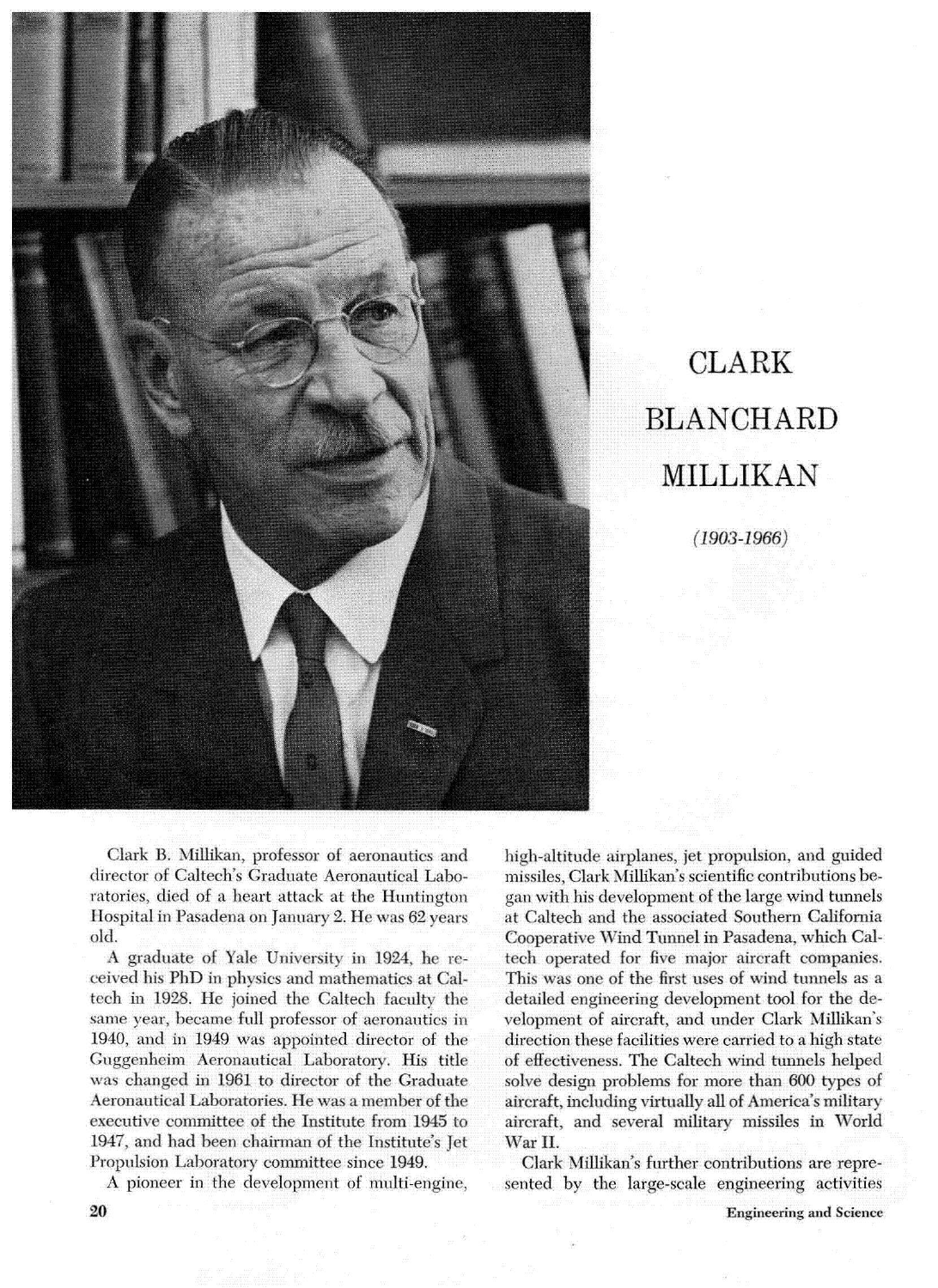which grew out of the research in the aeronautics department at Caltech in the area of rockets and guided missiles. This work during World War I1 led to the establishment of the Jet Propulsion Laboratory, the Aerojet-General Corporation, and to many other related activities in the modern guided missile and space industry.

For his work for the Air Force, Army, and Navy in aeronautics and ballistic missiles during World War 11, he received the U.S. Presidential Medal for Merit and the British government's King's Medal for Service in the Cause of Freedom.

He was a member of the Air Force Scientific Advisory Board, and also of the Scientific Advisory Committee of the Army Ballistic Research Laboratory. He was an honorary fellow of the American Institute of Aeronautics, of which organization he was president in 1937, and was a fellow of the Royal Aeronautical Society of Great Britain, the American Academy of Arts and Sciences, and the American Physical Society.

He was elected to the National Academy of Sciences in 1964 and was a founding member of its offspring, the National Academy of Engineering.

In accordance with the wishes of the Millikan family, contributions to Caltech in memory of Dr. Millikan are being placed in a special fund to be known as the Clark B. Millikan Scholarship, to assist worthy students in their education.

A memorial service for Clark Millikan was held in Beckman Auditorium on January 6. Some excerpts from the tributes to him on that occasion follow.

## **THE SCIENTIST**

### **by** *William Zisch, President, Aerojet-General Corporation*

We are this afternoon memorializing a man of achievement, a man beloved among his colleagues, a man devoted to his family, a man dedicated to his country.

Clark Blanchard Millikan did great honor to his father, also world renowned. To what greater achievement can one aspire?

Seldom does the occasion occur where one has such an opportunity. Yes, but there is more-his constancy and loyal support of another of distinction, the late Theodore von Karman.

Clark's modesty could not conceal his name from being synonymous with GALCIT and all it means to each of us. His continuing encouragement and tireless efforts developed many of today's leaders in the field of aeronautics, rocketry, missiles, and space science, in industry and in the Armed Forces, in addition to academic institutions.

It is clear to me his life was guided and inspired by the principle: "What is excellent is enduring."

Our country today benefits from the fact that the first college course in rocket propulsion in the United States was taught by a man guided by the star of excellence.

The breadth and depth of his interests, activities, and talents were not restricted to the laboratory alone. Thus his inspiration and leadership in his many associations were enhanced. He was sought after as a member of corporate boards of directors in industry. He chaired many important committees dealing with the protection of our country. His vitality was limitless. His unselfish giving of himself was an inspiration.

# **THE FRIEND**

#### **ht/** *Philip* **W.** *Pillsbury, Yale, 1924*

From Clark's favorite restaurant, Mory's in New Haven, at Yale, friends sent this message today:

"Members of the Yale class of 1924 gathered here mourn deeply the death of our beloved classmate, Clark Millikan. We honor the unaffected greatness of mind, heart, and soul which brought him the highest professional distinction and the admiration and affection of all who knew him, regardless of age, culture, and nationality. We share with all you members of his family, colleagues, and friends poignant loss and profound pride in unforgettable memory."

Clark Millikan, we salute you. You have enriched the lives of every one of us with whom you have come in contact. You have taught us your principles of life: real wisdom, humor, affection, critical ability, and judgment-a rich legacy to inherit.

# **THE MAN**

**by** *Lee A. DuBridge, President, Cultech* 

Clark Millikan was a man of many talents and many interests. He was also possessed of unbounded energy which enabled him to enter into a multiplicity of activities with zeal and enthusiasm.

Clark's distinguished father, Robert A. Millikan, the physicist, used to enjoy telling of an incident which took place about the end of World War 11. A stranger, on being introduced to Robert Millikan, exclaimed :

"Oh, are you *the* Dr. Millikan?"

Being used to such questions, Robert Millikan smiled modestly. But the stranger continued:<br>"You are the great aeronautical engineer?"

Dr. Millikan's smile became a proud grin.

"Oh, no," said he, "that is my son."

Clark **was** a famous aeronautical engineer. He devoted a full 40 years of his life to the effective pursuit of his beloved profession. He was honored all over the world for his many achievements. For most